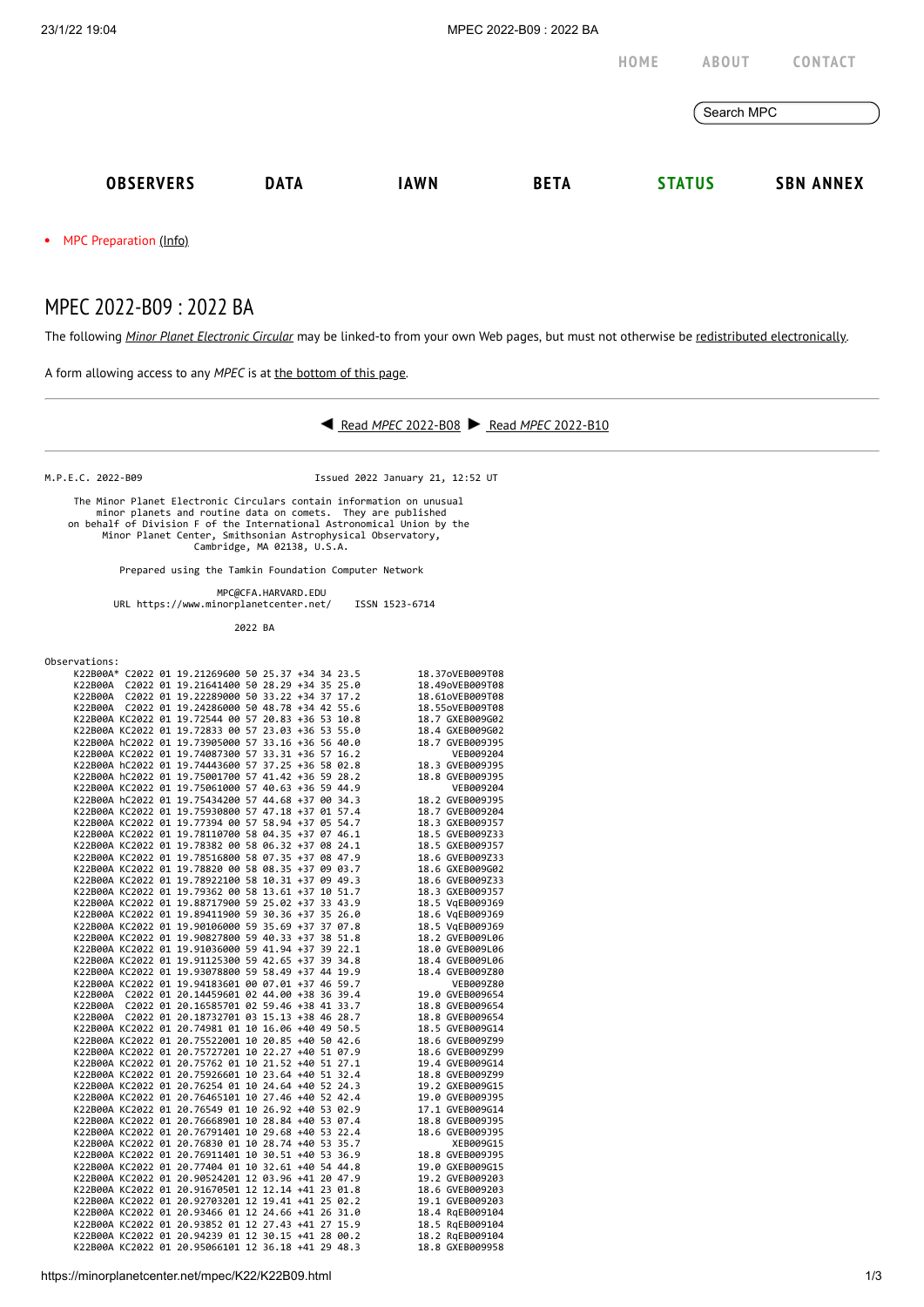|         |  | K22B00A KC2022 01 20.95824201 12 41.54 +41 31 15.2 |  |  | 18.9 GXEB009958 |
|---------|--|----------------------------------------------------|--|--|-----------------|
|         |  | K22B00A KC2022 01 20.96580701 12 46.85 +41 32 41.8 |  |  | 18.5 GXEB009958 |
|         |  | K22B00A KC2022 01 21.02404 01 13 32.71 +41 44 58.9 |  |  | 19.5 GVEB009H36 |
|         |  | K22B00A KC2022 01 21.02644 01 13 34.33 +41 45 26.4 |  |  | 19.1 GVEB009H36 |
|         |  | K22B00A KC2022 01 21.02884 01 13 35.92 +41 45 54.0 |  |  | 19.5 GVEB009H36 |
|         |  | K22B00A KC2022 01 21.04503 01 13 46.70 +41 49 00.6 |  |  | 18.8 RgEB009734 |
|         |  | K22B00A KC2022 01 21.04647 01 13 47.62 +41 49 16.7 |  |  | 19.0 RgEB009734 |
|         |  | K22B00A KC2022 01 21.04789 01 13 48.68 +41 49 34.4 |  |  | 18.9 RqEB009734 |
|         |  | K22B00A KC2022 01 21.05171 01 13 51.18 +41 50 17.1 |  |  | 19.0 RgEB009734 |
|         |  | K22B00A KC2022 01 21.05314 01 13 52.13 +41 50 33.9 |  |  | 18.8 RgEB009734 |
|         |  | K22B00A KC2022 01 21.05456 01 13 53.10 +41 50 50.3 |  |  | 19.0 RgEB009734 |
|         |  | K22B00A KC2022 01 21.08342901 14 13.25 +41 56 30.1 |  |  | 18.4 GXEB009858 |
|         |  | K22B00A KC2022 01 21.09831601 14 23.14 +41 59 19.5 |  |  | 18.6 GXEB009858 |
|         |  | K22B00A KC2022 01 21.11320301 14 33.08 +42 02 07.6 |  |  | 18.4 GXEB009858 |
| K22B00A |  | C2022 01 21.14413801 14 53.96 +42 08 01.0          |  |  | 18.93GVEB009G96 |
| K22B00A |  | C2022 01 21.14929401 14 57.40 +42 08 58.1          |  |  | 19.15GVEB009G96 |
|         |  |                                                    |  |  |                 |

Observer details:

- [104 San Marcello Pistoiese.](http://www.gamp-pt.net/) Observers P. Bacci, M. Maestripieri. Measurers
- P. Bacci, L. Tesi, G. Fagioli. 0.60-m reflector + CCD. 203 GiaGa Observatory. Observers S. Foglia, G. Galli. Measurer G. Galli. 0.36-m f/5.76 Schmidt-Cassegrain + CCD.
- [204 Schiaparelli Observatory.](http://www.astrogeo.va.it/) Observer L. Buzzi. 0.84-m f/3.5 reflector + CCD.
- 654 Table Mountain Observatory, Wrightwood-PHMC. Observers N. Evans, P. Choi,
- N. Saini, C. Zhai, R. Trahan, M. Shao. 1.0-m reflector + CCD.<br><u>[734 Farpoint Observatory, Eskridge.](https://nekaal.org/doku.php?id=farpoint_observatory)</u> Observers G. Hug, D. Cromer, D. Goodin,<br> R. Valentine. Measurer D. Cromer. 0.7-m reflector + CCD.<br>858 Tebbutt Observat
- refractor + CCD.
- [958 Observatoire de Dax.](http://www.astrosurf.com/obsdax) Observer P. Dupouy. 0.50-m f/6 reflector + CCD.<br>G02 KYSUCE Observatory, Kysucke Nove Mesto. Observer M. Urbanik. 0.40-m<br>f/5.5 Corrected Dall-Kirkham + CCD.
- G14 Novaloop Observatory, Mougins. Observer G. Attard. 0.28-m f/1.9 reflector + CCD.
- 
- G15 Magroforte Observatory, Alessandria. Observer A. De Pieri. 0.25-m f/6.7<br>Schmidt-Cassegrain + CCD.<br><u>[G96 Mt. Lemmon Survey.](http://www.lpl.arizona.edu/css/)</u> Observer H. Groeller. Measurers E. J. Christensen, G.<br>A. Farneth, D. C. Fuls, A. R. Gibbs, A. D
- Serrano, F. C. Shelly, K. W. Wierzchos. 1.5-m reflector + 10K CCD.<br><u>H36 Sandlot Observatory, Scranton.</u> Observer G. Hug. 0.56-m reflector + CCD.<br><u>J57 Centro Astronomico Alto Turia, Valencia.</u> Observer A. Fornas. Measurers<br>
- reflector + CCD.
- [J95 Great Shefford.](http://www.birtwhistle.org.uk/) Observer P. Birtwhistle. 0.41-m f/6.3 Schmidt-Cassegrain + CCD.
- L06 Sormano 2 Observatory, Bellagio Via Lattea. Observer G. Ventre. Measurer
- P. Sicoli. 0.36-m Schmidt-Cassegrain + CCD. T08 ATLAS-MLO, Mauna Loa. Observers L. Denneau, R. Siverd, J. Tonry, H. Weiland. Measurers L. Denneau, N. Erasmus, A. Fitzsimmons, A. Lawrence,
- J. Robinson, R. Siverd, J. Tonry, H. Weiland. 0.5-m reflector + CCD.<br>Z33 6ROADS Observatory 2, Nerpio. Observers R. Reszelewski, M. Zolnowski, M.<br>Gedek, K. Zukowski, T. Santana-Ros. Measurer R. Reszelewski. 0.4-m f/8<br>refle
- [Z80 Northolt Branch Observatory.](https://www.facebook.com/NBObservatories/) Observer G. Wells. Measurers G. Wells, D. Bamberger. 0.25-m f/8.0 Ritchey-Chretien + CCD. Z99 Clixby Observatory, Cleethorpes. Observer A. Mickleburgh. 0.36-m f/8 Schmidt-Cassegrain + CCD.
- 

Orbital elements:

...

| PHA, Earth MOID = $0.0209$ AU                                                                                                                                                                                                                                                               |
|---------------------------------------------------------------------------------------------------------------------------------------------------------------------------------------------------------------------------------------------------------------------------------------------|
| Veres                                                                                                                                                                                                                                                                                       |
| 0                                                                                                                                                                                                                                                                                           |
| 223.40870 +0.82615014<br>+0.34695864                                                                                                                                                                                                                                                        |
| $-0.29065771$<br>+0.93742080                                                                                                                                                                                                                                                                |
| $-0.48269457$<br>+0.02935882                                                                                                                                                                                                                                                                |
| $U$ 7                                                                                                                                                                                                                                                                                       |
|                                                                                                                                                                                                                                                                                             |
| 220120 203 0.2-<br>$0.1+$                                                                                                                                                                                                                                                                   |
| 220120 104 0.1-<br>$0.1+$                                                                                                                                                                                                                                                                   |
| 220120 104 0.1+<br>$0.3+$                                                                                                                                                                                                                                                                   |
| $0.3 -$<br>220120 104 0.4-                                                                                                                                                                                                                                                                  |
| 220120 958 1.1+ 2.0+                                                                                                                                                                                                                                                                        |
| 220120 958 1.0+<br>$1.3+$                                                                                                                                                                                                                                                                   |
| 220120 958 0.4+<br>$0.6+$                                                                                                                                                                                                                                                                   |
| 220121 H36 0.0<br>$0.6+$                                                                                                                                                                                                                                                                    |
| 220121 H36 0.3+<br>$0.3+$                                                                                                                                                                                                                                                                   |
| 220121 H36 0.2+<br>$0.1+$                                                                                                                                                                                                                                                                   |
| $0.2 -$<br>220121 734 0.2-                                                                                                                                                                                                                                                                  |
| 220121 734 0.7- 0.7-                                                                                                                                                                                                                                                                        |
| $0.7+$<br>220121 734 0.6+                                                                                                                                                                                                                                                                   |
| $0.5 -$<br>220121 734 0.1+                                                                                                                                                                                                                                                                  |
| 220121 734 0.0<br>$0.1 -$                                                                                                                                                                                                                                                                   |
| 220121 734 0.3+<br>$0.1+$                                                                                                                                                                                                                                                                   |
| $0.1 -$                                                                                                                                                                                                                                                                                     |
| $\begin{array}{cccccc} 0.1+ & 220120 & 95 & 0.0 & 0.1+ & 220121 & 858 & 0.1- & 0.1- \\ 0.1- & 220120 & 395 & 0.1- & 0.1+ & 220121 & 858 & 0.0 & 0.2+ \\ 0.3+ & 220120 & 615 & 0.9+ & 0.7+ & 220121 & 858 & 0.4+ & 0.1+ \\ 0.1+ & 220120 & 395 & 0.1- & 0.1- & 220121 & 696 & 0.$<br>$0.2 +$ |
| 220121 858 0.4+ 0.1+                                                                                                                                                                                                                                                                        |
|                                                                                                                                                                                                                                                                                             |
| 220121 G96<br>$0.1+$<br>$0.4 -$                                                                                                                                                                                                                                                             |
|                                                                                                                                                                                                                                                                                             |
|                                                                                                                                                                                                                                                                                             |
|                                                                                                                                                                                                                                                                                             |
|                                                                                                                                                                                                                                                                                             |
| $q = 0.4830$                                                                                                                                                                                                                                                                                |
| Phase<br>V<br>Elong.                                                                                                                                                                                                                                                                        |
| 38.1<br>130.5<br>23.7                                                                                                                                                                                                                                                                       |
|                                                                                                                                                                                                                                                                                             |
| 37.2<br>138.9<br>22.9                                                                                                                                                                                                                                                                       |
|                                                                                                                                                                                                                                                                                             |
| 55.1<br>122.3<br>19.9                                                                                                                                                                                                                                                                       |
| $0.3+$<br>$0.2+$<br>0.1-<br>0.0<br>$0.9 -$<br>0.7968<br>0.9049<br>0.05263 0.9544                                                                                                                                                                                                            |

2022 01 20 01 00 57.1 +38 02 01 0.08164 0.9876 90.2 85.1 18.9<br>2022 01 21 01 13 16.8 +41 40 04 0.08988 0.9928 93.0 81.8 19.0<br>2022 01 22 01 24 36.2 +44 36 37 0.09853 0.9979 95.2 79.2 19.1 2022 01 21 01 13 16.8 +41 40 04 0.08988 0.9928 93.0 81.8 19.0 2022 01 22 01 24 36.2 +44 36 37 0.09853 0.9979 95.2 79.2 19.1